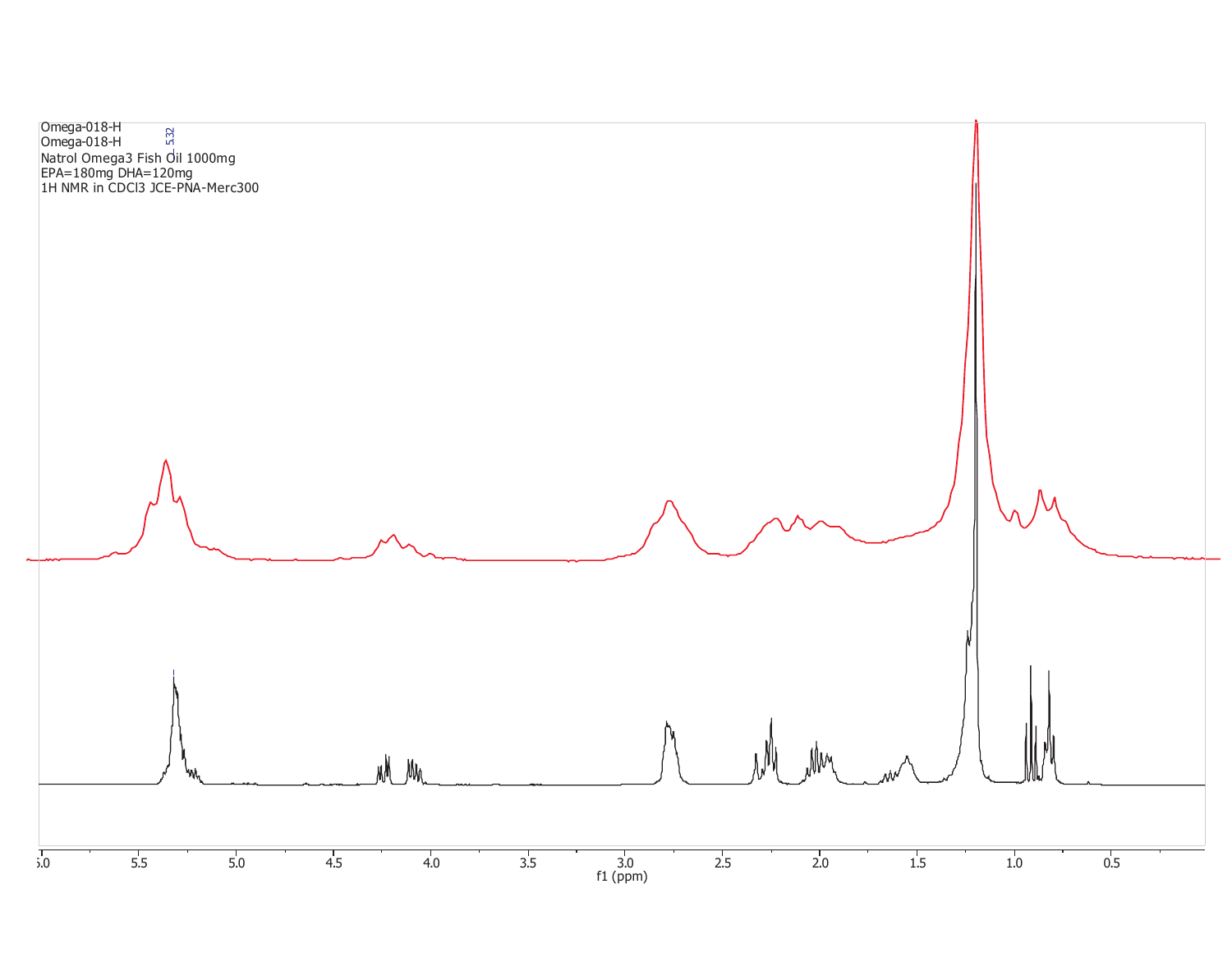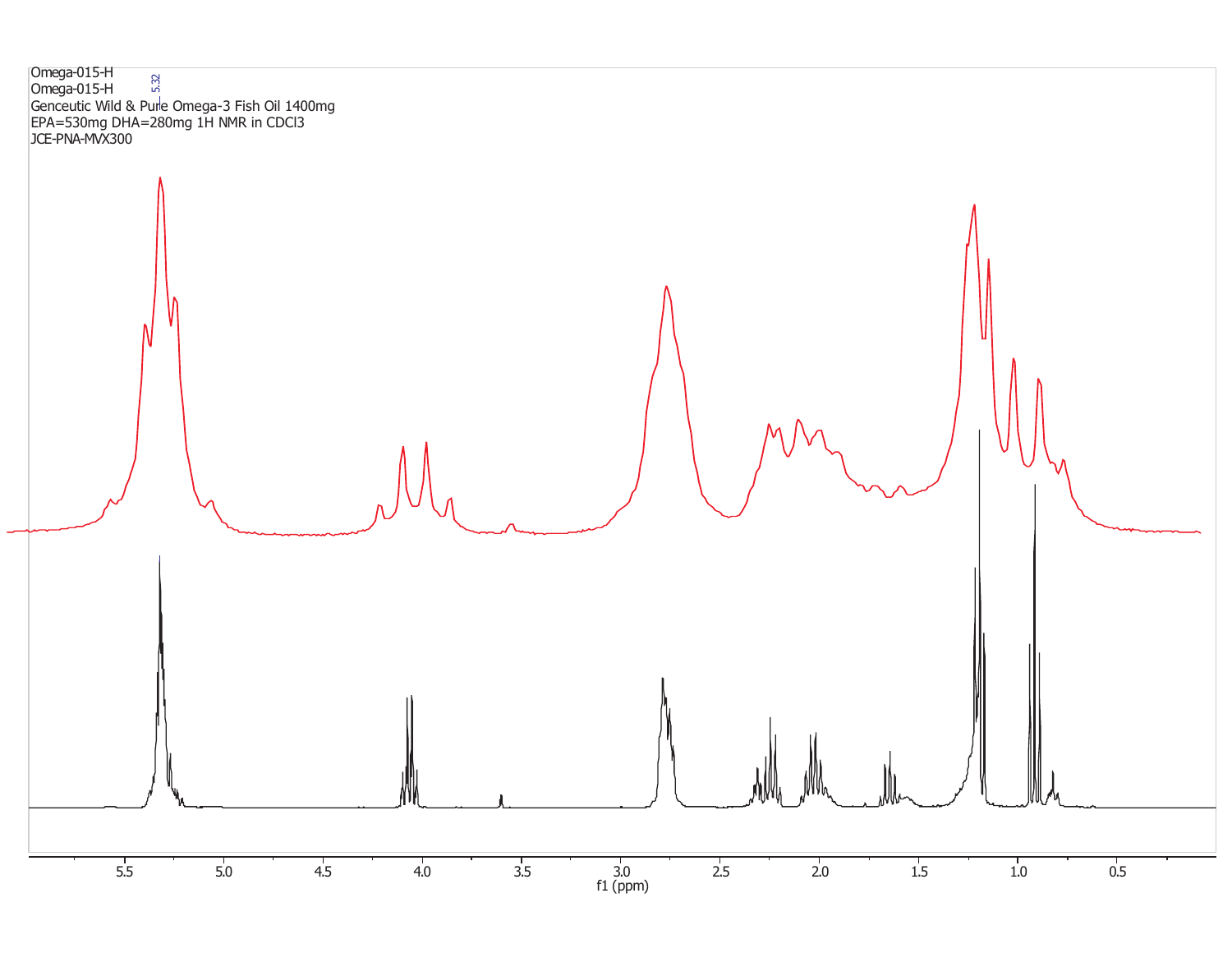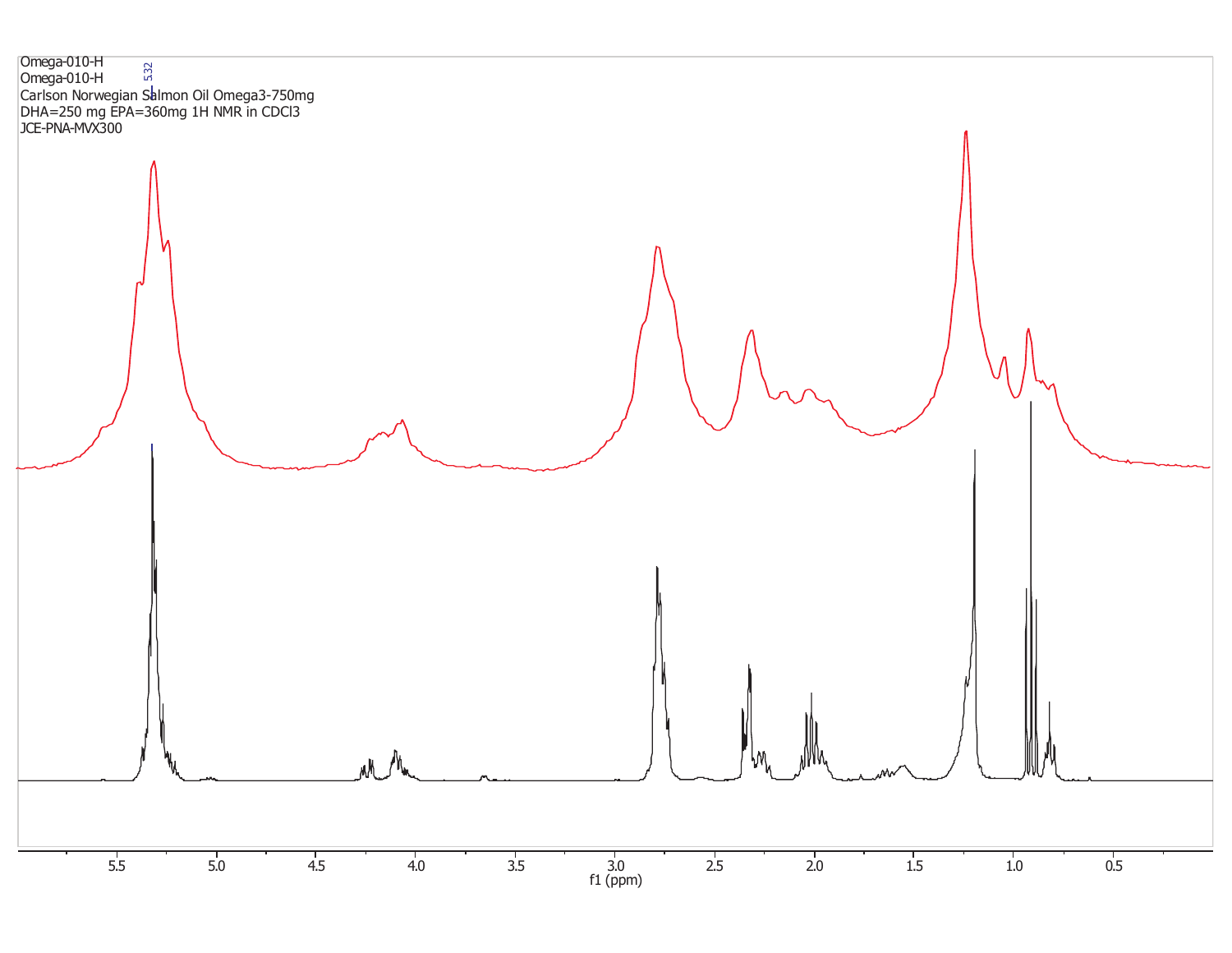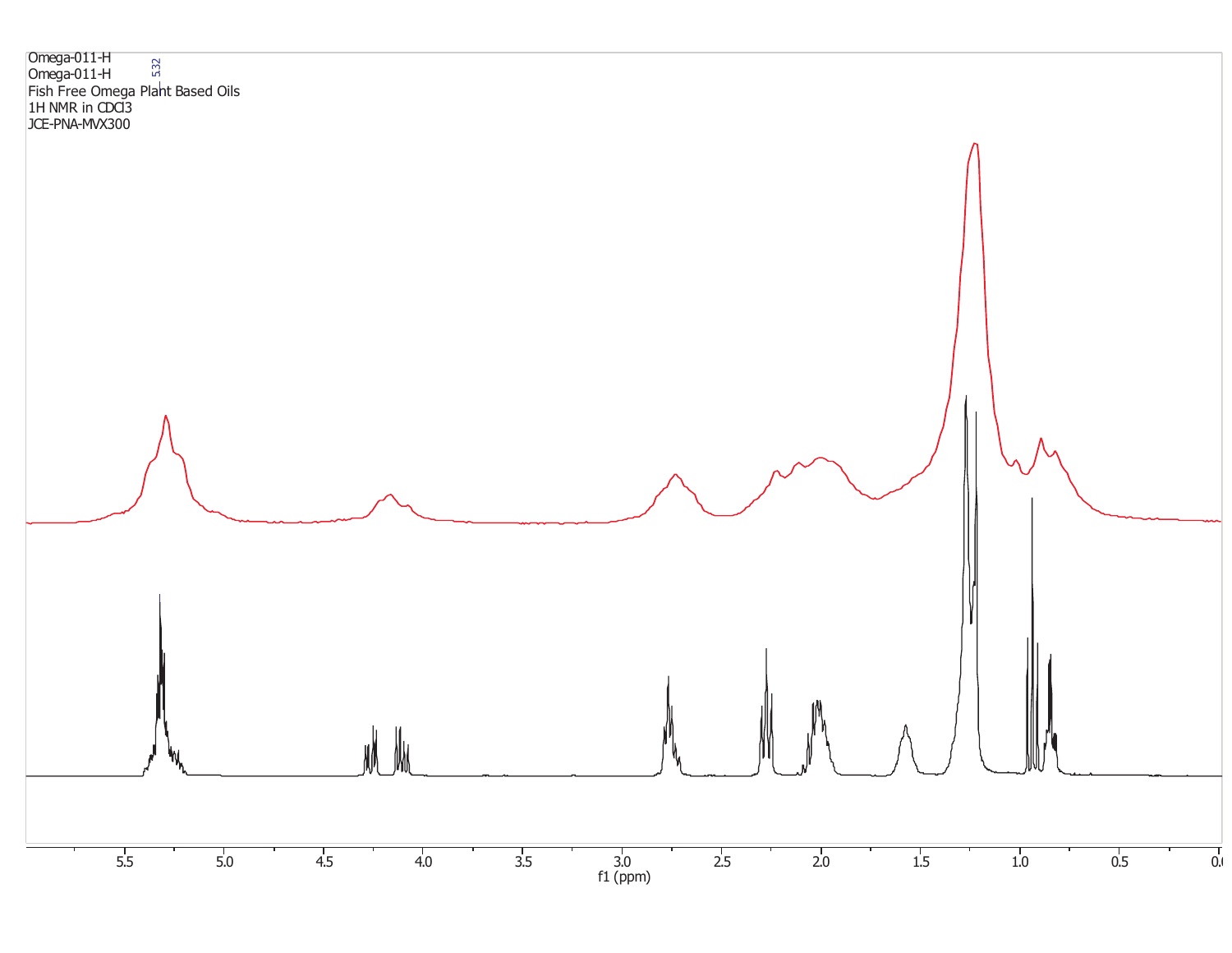5.5 5.0 4.5 4.0 3.5 3.0 2.5 2.0 1.5 1.0 0.5 0.0  $\frac{3.0}{1 \text{ (ppm)}}$ Omega-021-H Omega-021-H Source naturals Arctic Pure Omega-3 1125 Fish Oil EPA=687mg DHA=275mg 1H NMR in CDCl3 JCE-PNA-MVX300 5.32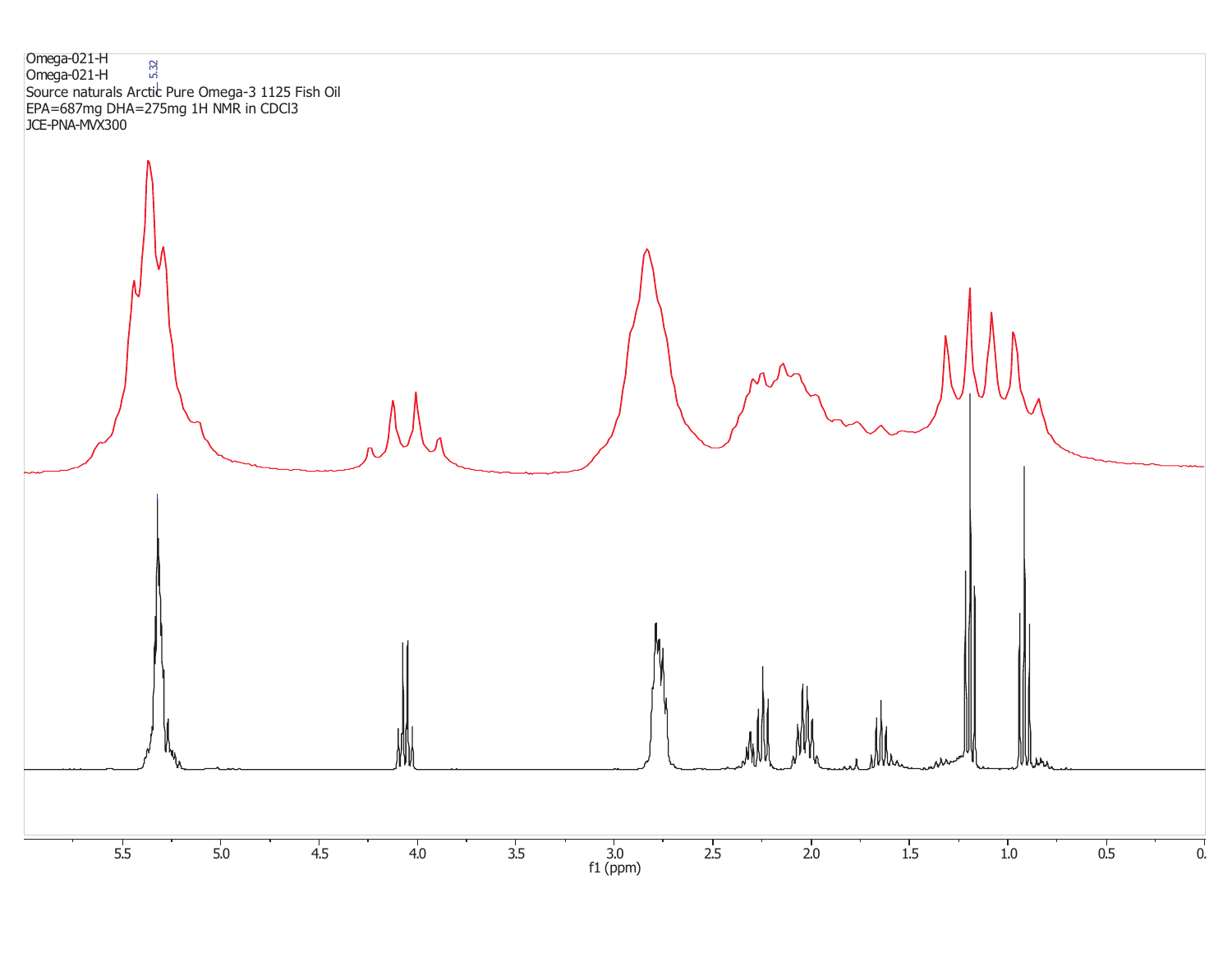Omega-020-H Omega-020-H Carlson Norwegian MedOmega Fish Oil 2800 EPA=1200mg DHA=1200mg 1H NMR in CDCl3 JCE-PNA-Merc300 5.32

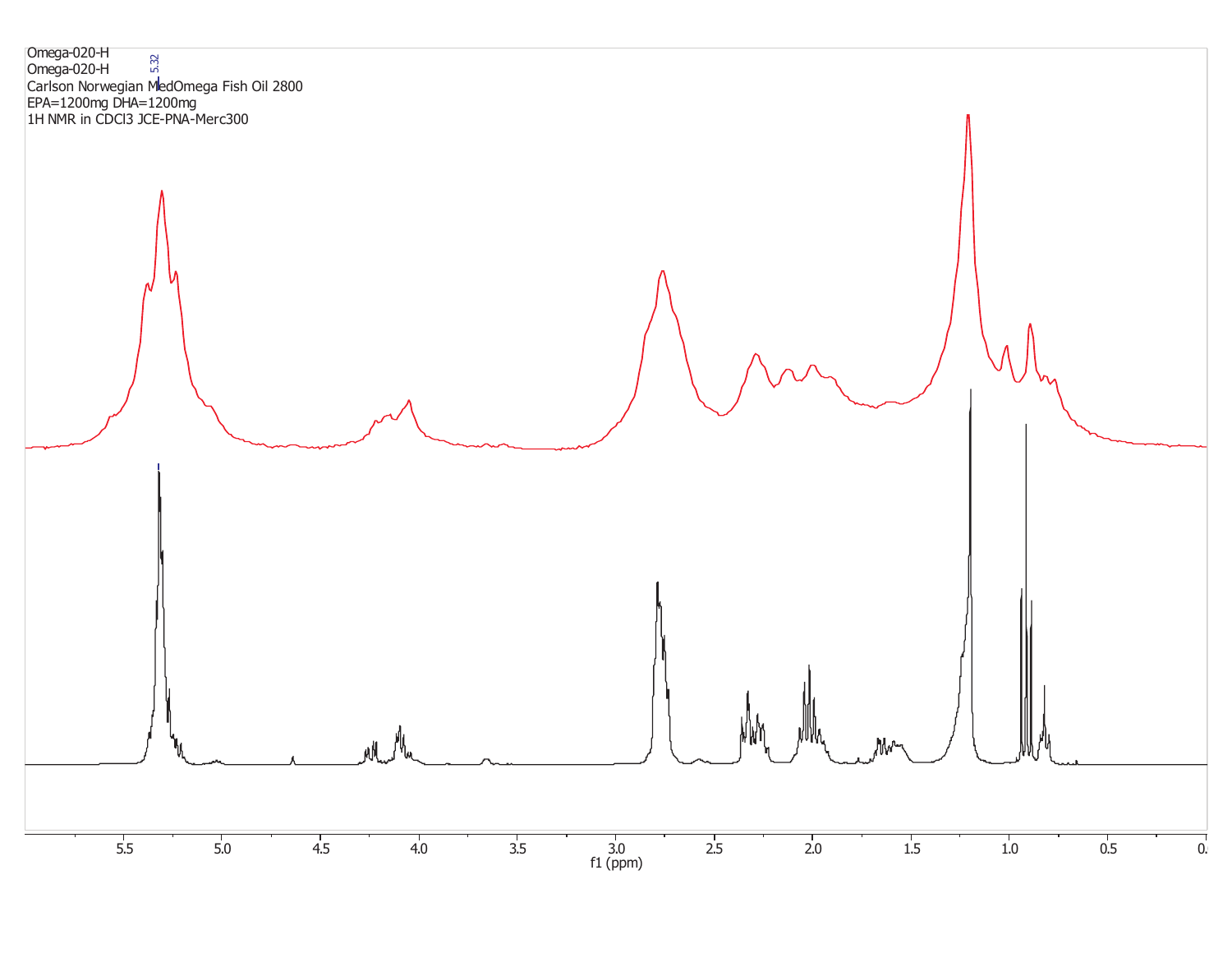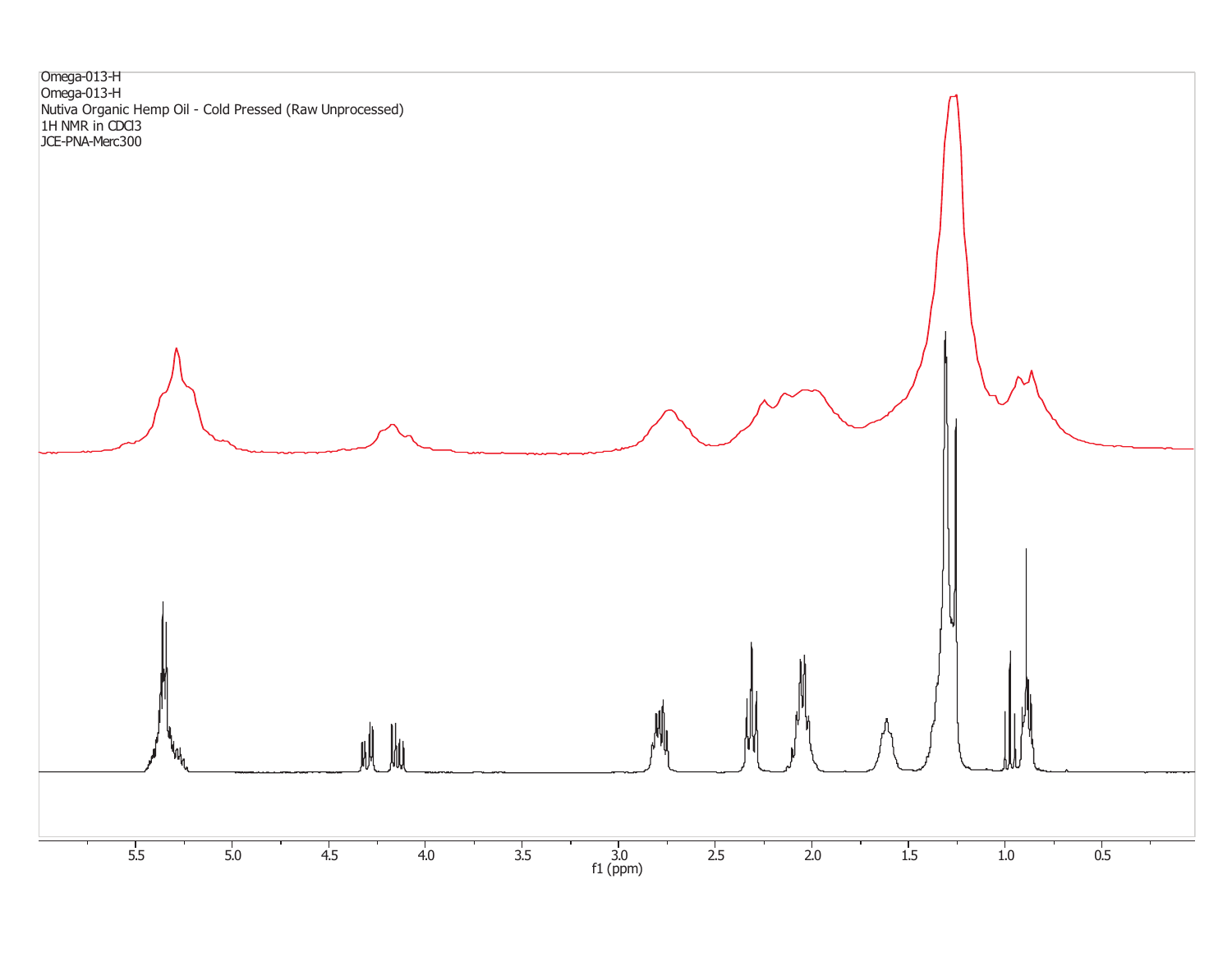